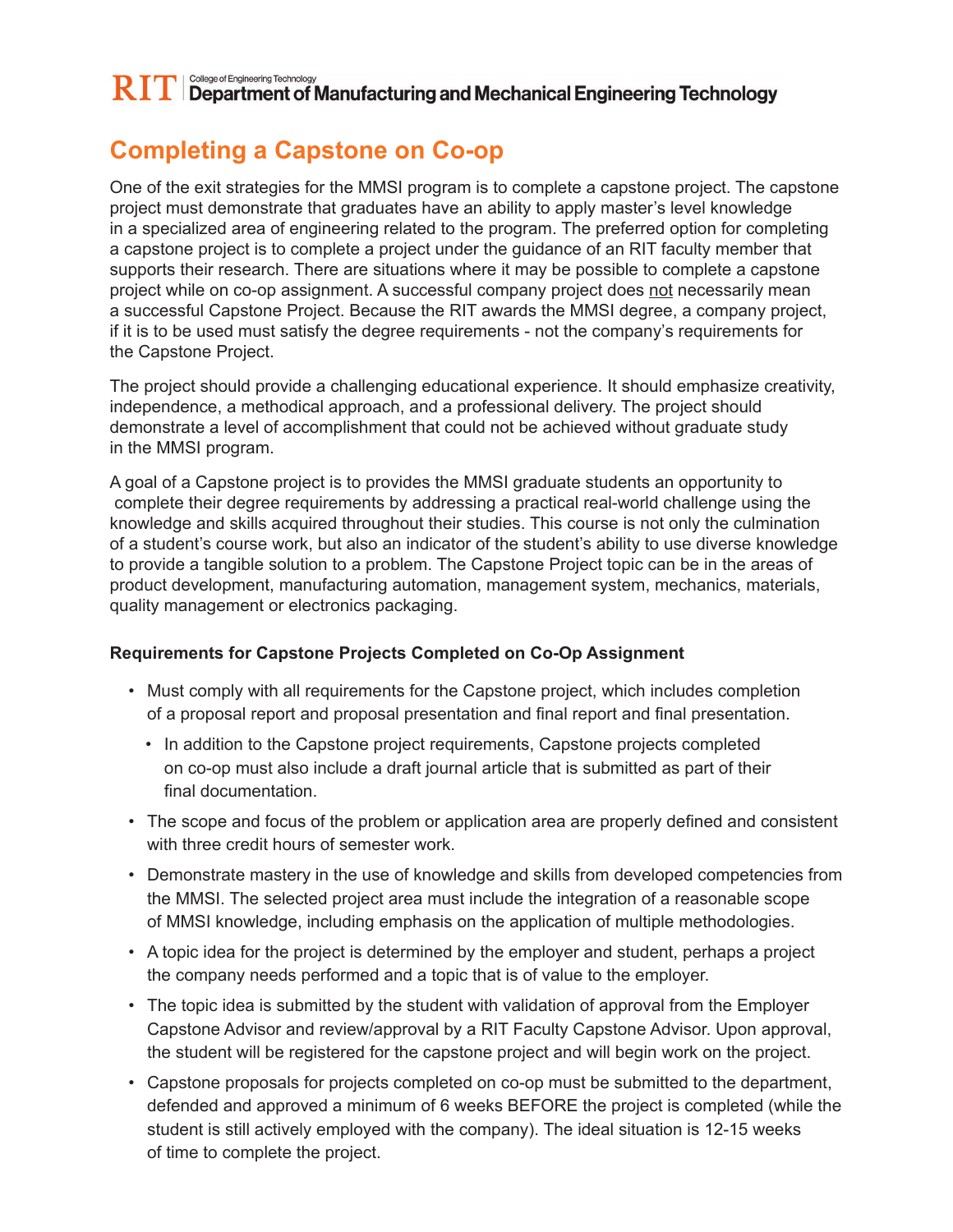- The goals of the project must be clearly defined and achievable.
- The student should have a minimum of 8 weeks remaining on the project/their employment at the company.
	- If this is not the case, and the student believes that a project on a completed co-op could be a topic for their project, they must:
		- get prior approval from the Graduate Director of the MMSI program
		- identify a faculty member with related expertise to oversee the completion of the project
		- an extensive literature review be conducted that includes
		- current state of knowledge related to the research problem to be solved and assist with the development of strategies for approaching the problem
		- examples of applications and best practices
		- the final project documentation include a completed paper that meets the guidelines for a conference or journal paper that is in a venue appropriate for the topic. The draft journal article must follow the format and content found in the Capstone Report Guidelines. The student may choose not to actually submit the journal article for publication; however, they must consent to their advisor submitting the journal article for publication on their behalf.
- Complete and submit the Capstone on Co-op Approval Form

The project should be sufficiently complex to allow the student to demonstrate a wide range of engineering and systems integration principles based on the MMSI curriculum. The project should:

- Include a literature review that informs the project from a foundation of knowledge about the current state of knowledge related to the research problem to be solved and assist with the development of strategies for approaching the problem.
- Include and follow a planned methodology for solving the problem.
- Demonstrate mastery in the use of knowledge and skills from developed competencies from the MMSI. The selected project area must include the integration of a reasonable scope of MMSI knowledge, including emphasis on the application of multiple methodologies. Examples: Lean Six Sigma techniques, Design of Experiments, Systems Fundamentals, and /or knowledge and skills from your concentration courses and/or MMSI electives. At least three principles or tools must be utilized. This should be clearly articulated in both the project proposal and in the final report.
- Demonstrate effective project planning and management by the student.
- The Capstone project must be original work by the student.
- It is imperative that the capstone project write-up and presentation be completed professionally.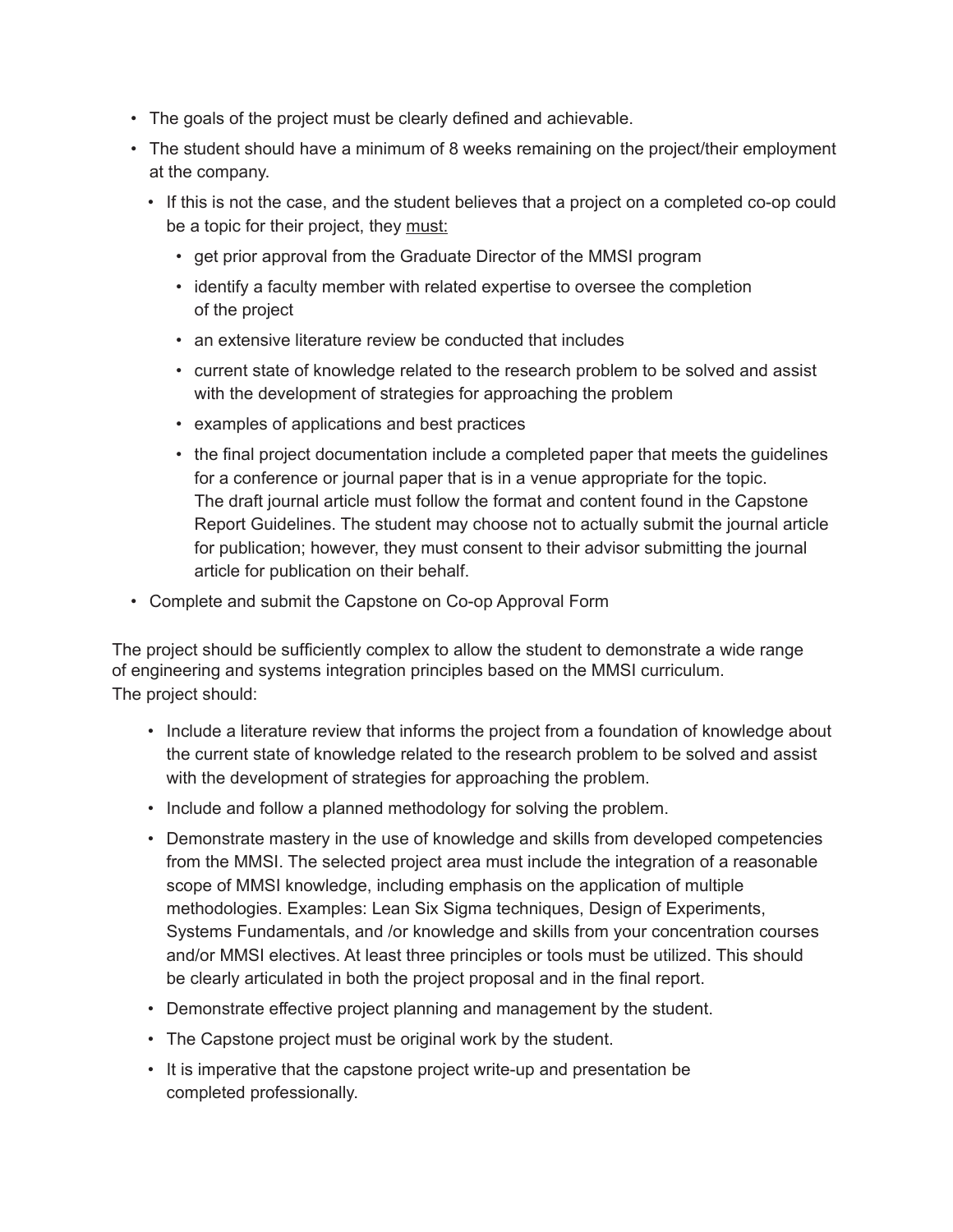## **The Literature Review**

Your proposal and your final project require a literature review as part of the Introduction section. In the proposal, you are expected to provide a brief review of the relevant literature pertaining to the proposed problem/project. Carefully select the articles you review to inform and/or support the need for your project, for example:

- Does the literature provide supporting documentation of the existence of the problem you have identified? Your project should not be based solely on your own subjective perceptions, intuition, or opinion.
- Does the literature support the methodology or "solution" you have selected to address the problem? It can be helpful to have a template/model to follow.
- Does the literature point to major gaps that your project can fill? What new knowledge will be generated by completion of your project?
- Are there published reports by others who have already done what you propose to do? If so, critique this literature, and discuss how your project can improve/expand/build on it.

You should review a minimum of 5 sources for the proposal (many more will be needed for the final paper). The articles should be fairly current (the majority should have been published within the last 10 years; seminal works in the area of interest may be older), and should come from peer-reviewed journals or conference papers. Edited texts or textbooks may also be appropriate source material. Web sites should be used with extreme caution. Refer to APA guidelines for how to incorporate in-text citations of the articles you review. Recommended length is 1-2 pages for your proposal and 3-4 pages for your final project.

For projects that have deficiencies in scope or execution (for example, the project was not fully implemented so a comprehensive analysis of improvement cannot be documented), a more comprehensive literature review is required. It would include the current state of knowledge related to the research problem to be solved and assist with the development of strategies for approaching the problem and examples of applications and best practices. A minimum of 15 sources is expected for this scenario with a literature review length of 5-7 pages.

*This document contains information obtained from other universities capstone project guidance. We acknowledge the use of materials from the University of Tennessee Space Institute and Michigan State University.*

*http://www.com.msu.edu/FDLL/Leadership/HPE/Syllabi/OST820\_Syllabus.pdf*

*http://www.utsi.edu/wp-content/uploads/2017/06/Capstone-Project-Report-Requirements-4.30.16.pdf*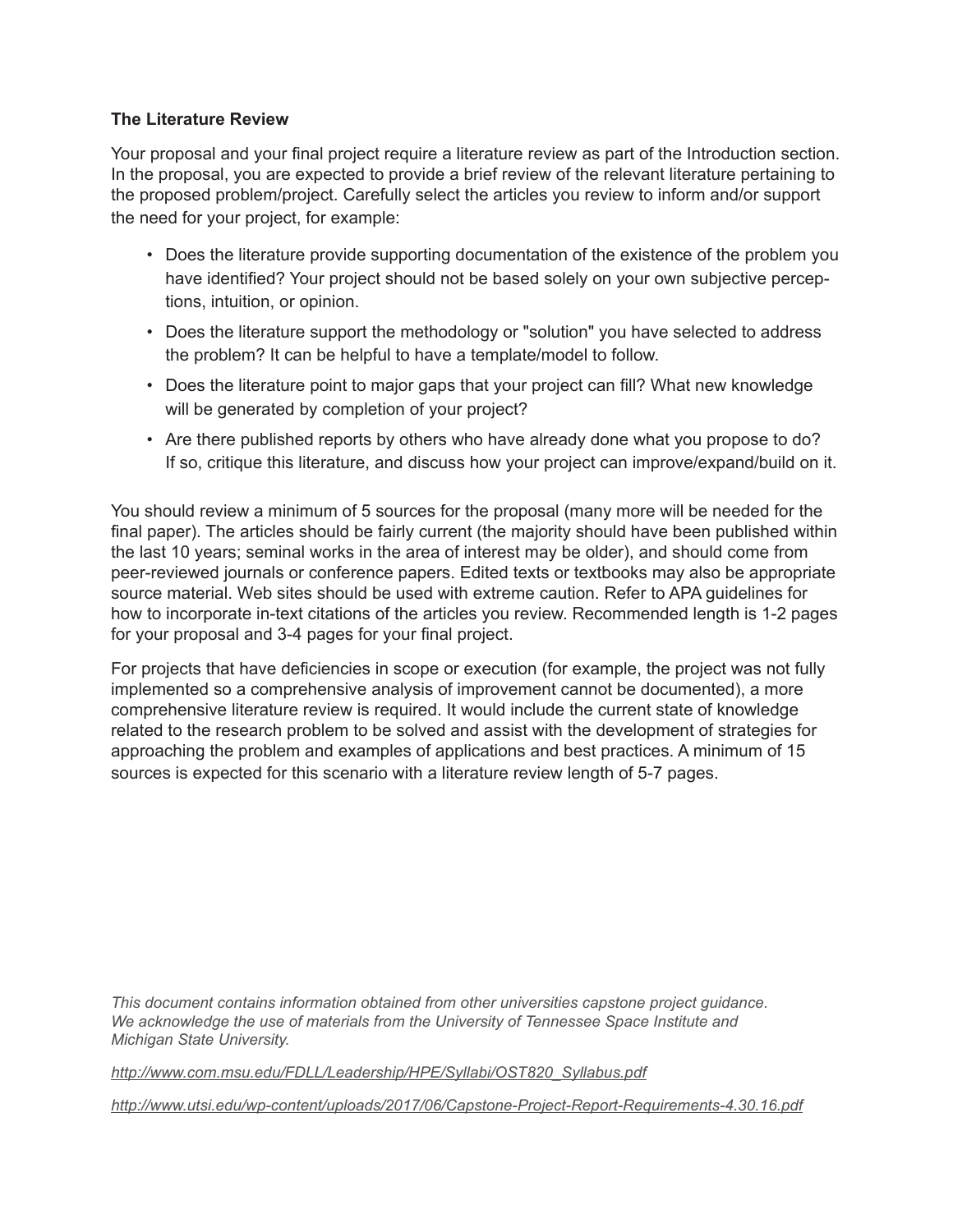

**Rochester Institute of Technology** Manufacturing and Mechanical Engineering Technology 78 Lomb Memorial Drive Rochester, NY 14623-5604 585-475-2270 Fax: 585-475-5227

## **Capstone on Co-op Approval Form**

This form must be completed before a student can be enrolled in the Capstone course for a project to be completed while on a co-op assignment.

Student Name: \_\_\_\_\_\_\_\_\_\_\_\_\_\_\_\_\_\_\_\_\_\_\_\_\_\_\_\_\_\_\_\_\_\_\_\_

Student UID:  $\blacksquare$ 

Co-op Employer: \_\_\_\_\_\_\_\_\_\_\_\_\_\_\_\_\_\_\_\_\_\_\_\_\_\_\_\_\_\_\_\_\_\_\_

Project Topic:

 $\Box$  The identified project will utilize a minimum of three principles or tools from MMSI course work. Identify the course AND tool/principle:

 $\overline{\phantom{a}}$  , and the contribution of the contribution of the contribution of the contribution of the contribution of the contribution of the contribution of the contribution of the contribution of the contribution of the

| <b>Course</b> | <b>Tool/Principle</b> |
|---------------|-----------------------|
|               |                       |
| 2.            |                       |
| 3.            |                       |

 $\Box$  The project aligns with the student's concentration in the MMSI program.

Concentration: \_\_\_\_\_\_\_\_\_\_\_\_\_\_\_\_\_\_\_\_\_\_\_\_\_\_\_\_\_\_\_\_\_\_\_

□ The scope and focus of the problem or application area are properly defined and consistent with three credit hours of semester work.